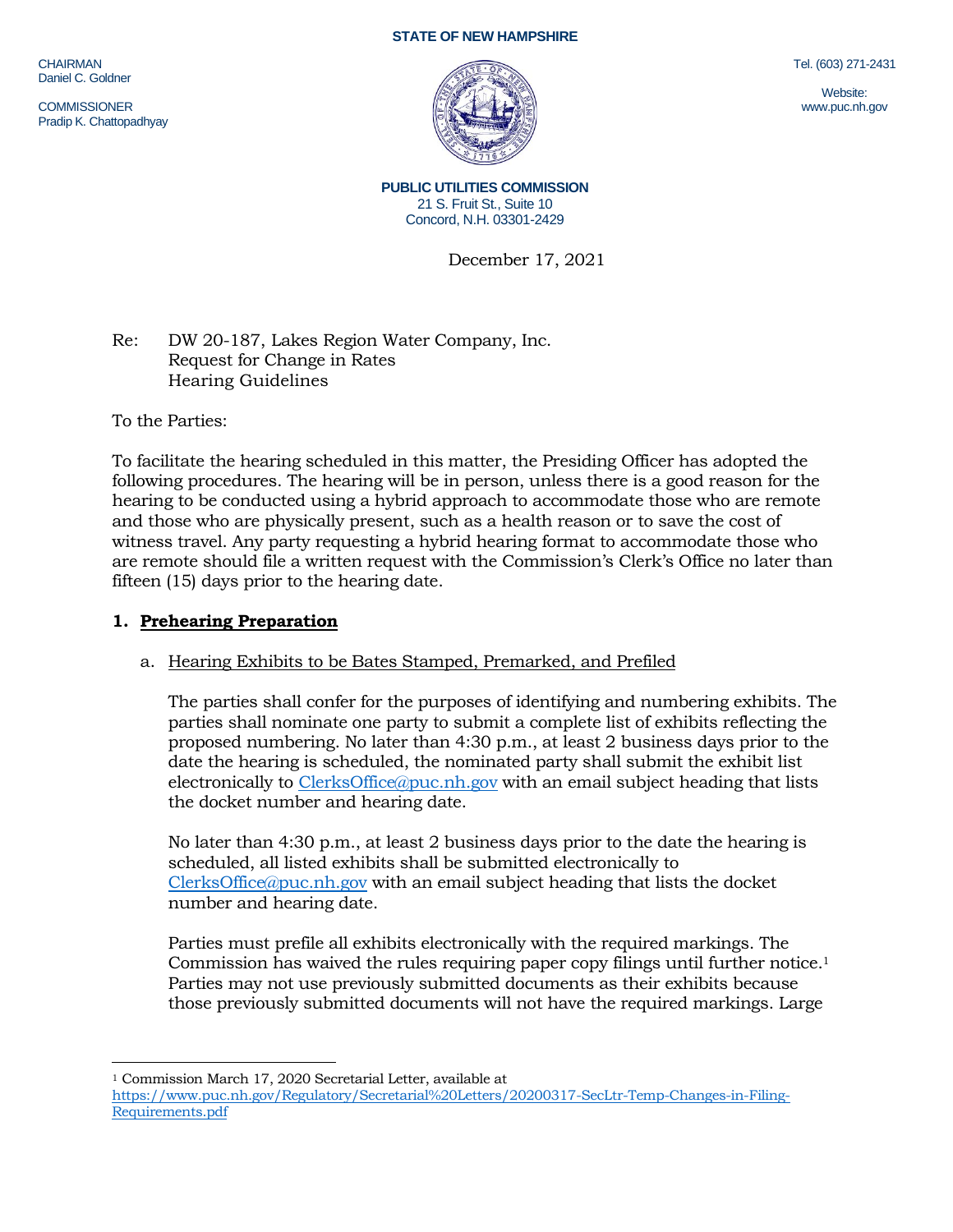files must be broken down into files that do not exceed 25 MB in size, and individual emails may not exceed 25 MB in size.

Parties must premark each exhibit in the upper right hand corner of each page with the docket number and the exhibit number. *See* N.H. Admin. R., Puc 203.22(d)(1). Parties must sequentially paginate each exhibit, which should be Bates-stamped with Arabic numerals only. *See* N.H. Admin. R., Puc 203.22(c). The sequential pagination must carry through multi-document exhibits. Bates numbering must appear in the lower right corner of each page of the exhibit, in approximately the same location, unless such placement would cause confusion or block the view of necessary information in the exhibit.

Parties must name each electronic version of an exhibit using the following naming convention: Docket No. without prefix\_Date of Hearing\_exh no. [Example: 20- 040\_2020-04-27\_exh\_3]. Parties may not include more than one exhibit per electronic file. If a large file exceeds 25 MB in size and has been broken into several smaller parts, this should be reflected in the exhibit number, such as "exh\_1 (Part 1 of 5)." Confidential files should be named using the following naming convention: con\_ Docket No. without prefix\_Date of Hearing\_exh no.

Failure of the parties to follow the above requirements may result in postponement of the hearing.

b. Witness Lists

No later than 4:30 p.m., at least 2 business days prior to the date the hearing is scheduled, each party shall submit its witness list electronically to [ClerksOffice@puc.nh.gov](mailto:Clerks.Office@puc.nh.gov) with an email subject heading that lists the docket number, hearing date, and name of party filing. The parties may submit a joint witness list. The Commission may limit the number of witnesses or time for each witness's testimony pursuant to Puc 203.21.

c. Filing and Service

All parties must observe the Commission's rules for service.

Parties may, but are not required to, file paper copies of exhibits and exhibit lists at this time. If parties elect to file only electronically at this time, then they are directed to maintain one paper copy of all filings. The Commission will issue a subsequent order or letter indicating when that paper copy must be filed.

### d. Confidential Information

No later than 4:30 p.m., at least 2 business days prior to the date the hearing is scheduled, parties must advise the Commission by email sent to [ClerksOffice@puc.nh.gov](mailto:Clerks.Office@puc.nh.gov) and the service list only if they will be discussing or introducing confidential information during the hearing. If so, parties should identify the confidential information in question.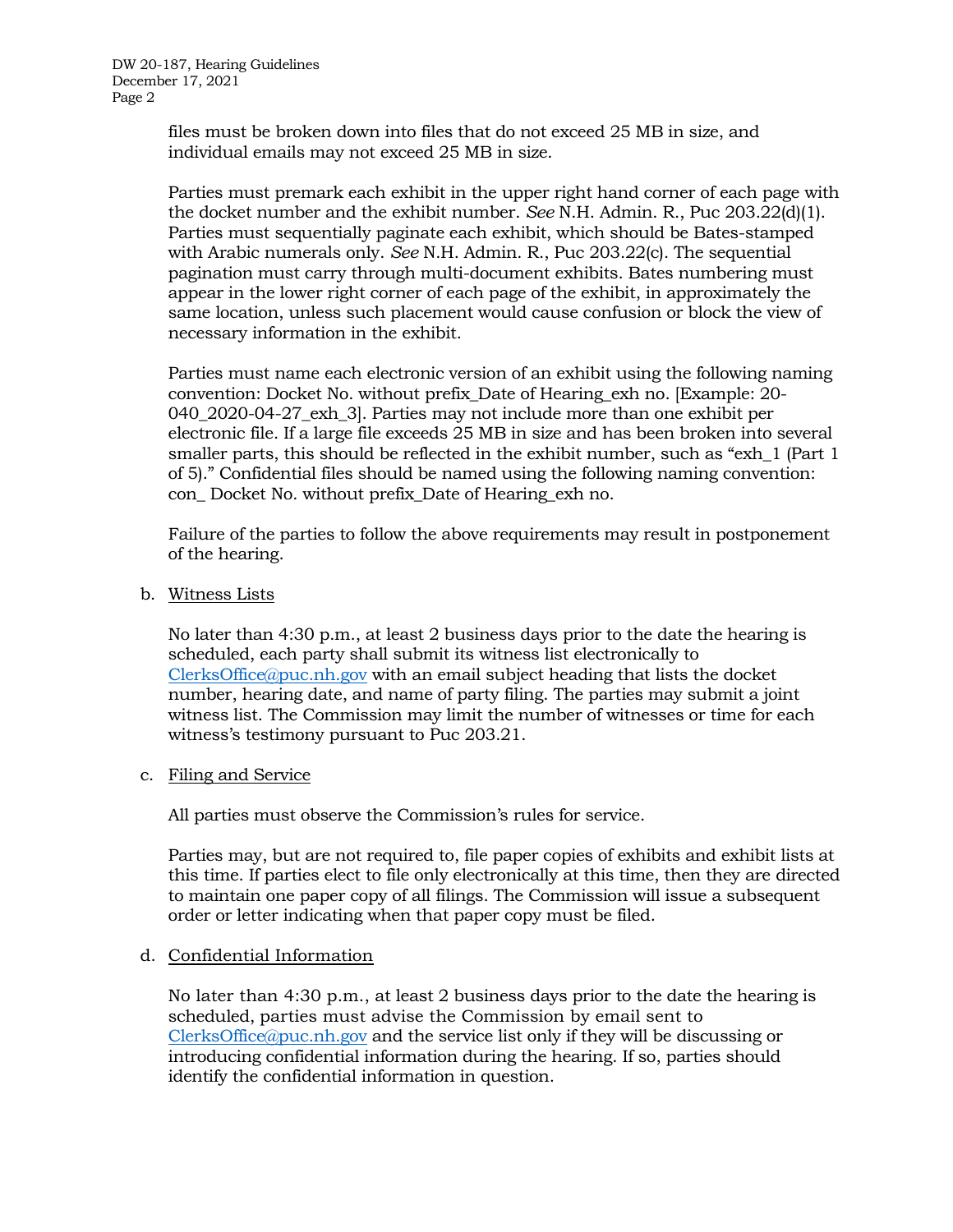DW 20-187, Hearing Guidelines December 17, 2021 Page 3

## **2. Conduct of Hybrid Hearing**

### a. Use of Webex Videoconferencing Platform

If a hybrid hearing format will be used, the Commission will use the Webex videoconferencing software to hold the hearing. Parties will be sent a link to the Webex videoconference in advance that will enable them to join the hearing remotely.

### b. Technology Requirements for Remote Participation & Best Practices

Parties and individuals participating remotely must have the ability to be seen and heard by the commissioners during the hearing. Accordingly, some form of camera device and microphone must be available to remote participants. All individuals participating remotely are encouraged to use a hard-wired, not wireless, internet connection and a good quality wired microphone. Participants should download and test the Webex software in advance of the hearing.

#### c. Preregistration of Remote Participants

No later than 4:30 p.m., at least 2 business days prior to the date the hearing is scheduled, each person wishing to speak for, or on behalf of, a party, or to provide public comment, during the hearing must register with the moderator<sup>2</sup> at [PUCWebModerator@puc.nh.gov](mailto:PUCWebModerator@puc.nh.gov) by sending an email with a subject heading that lists the docket number, hearing date, and name of party filing. A party should submit one email for all of its participants (witnesses, attorneys, etc.) listing the name, email address, and telephone number of each participant.

### d. Preregistration of In-Person Participants

Parties and members of the public wishing to attend the hearing in person are encouraged to register in advance at [ClerksOffice@puc.nh.gov](mailto:Clerks.Office@puc.nh.gov) or by calling the Commission at (603) 271-2431, at least two days before the hearing.

### e. Presentation of Exhibits by Remote Participants

Each participant must clearly identify each exhibit by its premarked number before referencing it or introducing it by video during the hearing. If it will be necessary for a party to display an exhibit (or exhibits) on the screen during the hearing, then that party must do a run-through with the moderator at least one business day prior to the scheduled hearing to ensure that the party knows how to do so and how to close the presentation when it is complete.

<sup>2</sup> The moderator is a staff member assigned to aid the Commission with the technological aspects of the remote hearing.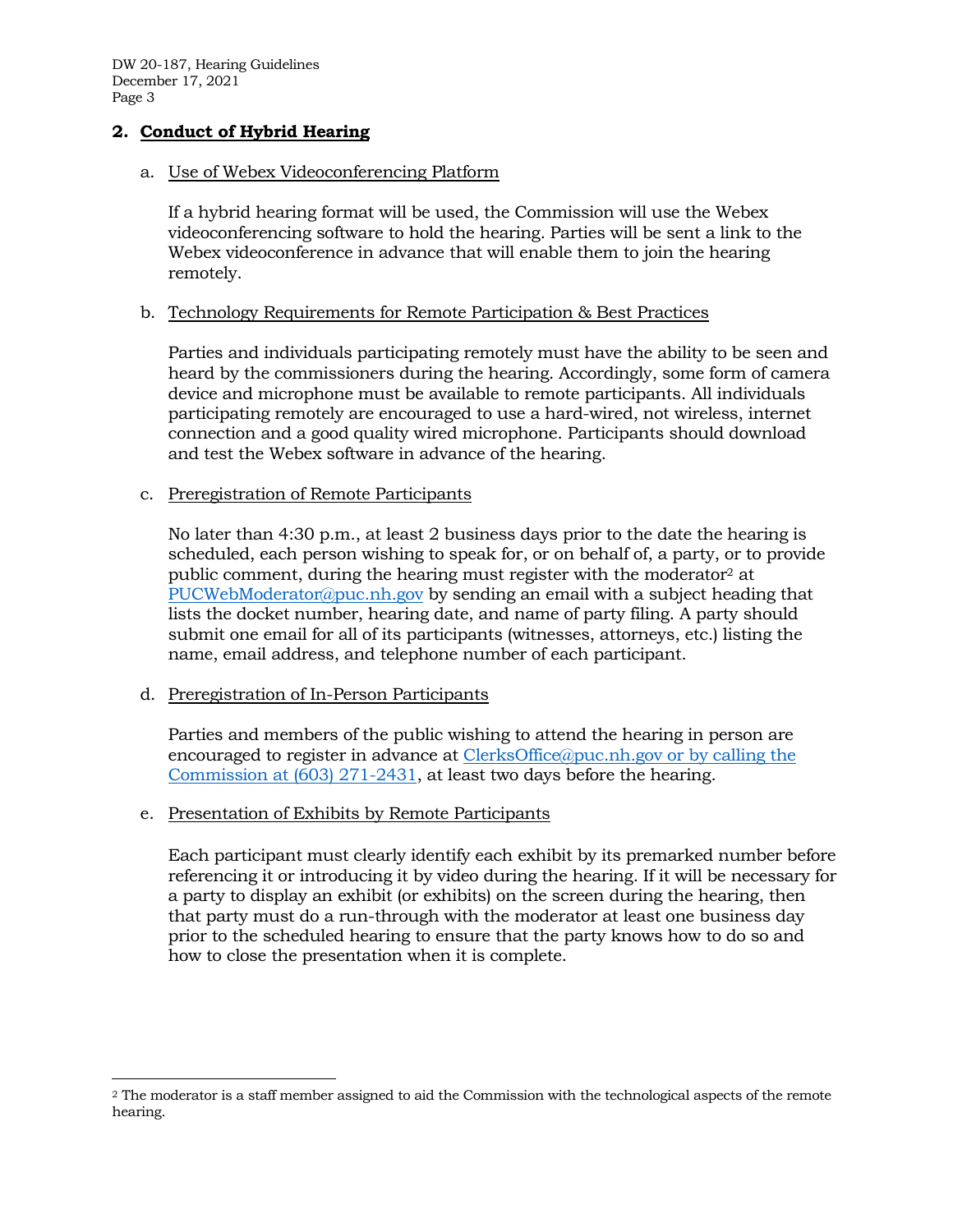## f. Technology Trouble Shooting on the Hearing Day

Hearing participants joining remotely via Webex must join the Webex conference at least 15 minutes before the scheduled commencement of the hearing to verify their names and affiliations, resolve any technical issues, and discuss any necessary preparations prior to the commencement of the hearing.

Any participant experiencing difficulties obtaining access to, or participating in, the hearing should call the Commission at (603) 271-2431.

## g. Hybrid Hearing Protocol for Remote Participants

A stenographer will make a record of each of the Commission's hearings. Therefore, during the hybrid hearing, all participants must choose the "mute" option when they are not speaking to ensure the best sound quality. The moderator will mute any participant causing noise interference.

Although participants must mute their microphones when not speaking, participants wishing to make an objection may unmute for that purpose. For any other issue, anyone wishing to speak should physically raise their hand first and should only speak after being recognized by the Presiding Officer.

All non-active participants who are not attorneys will be placed in "attendee" mode, which will deactivate their microphone and video feed, to make it easier for other participants and the Commissioners to focus on the speakers during the hearing and to reduce network saturation. Non-active participants will still be able to view and hear the hearing.

Each participant must clearly identify him- or herself before speaking and identify any other persons present at the participant's location. Speakers are advised to face their camera and speak slowly, with frequent pauses, to ensure accurate transcription.

The Commission does not recommend the use of the Webex "private chat" function to facilitate attorney/client consultations. The Commission does not use or monitor the chat function during hybrid hearings.

h. Although the Commission will, if necessary, address any confidential matters separately at a single time during the hybrid hearing, the Commission may also need to do so at other times during the hearing, at which time public access to the hearing will be suspended. The public and parties who do not have a right to confidential information will not be able to participate in the hearing when this occurs for so long as confidential information is being addressed during the hearing.

The Presiding Officer may issue further procedures as necessary.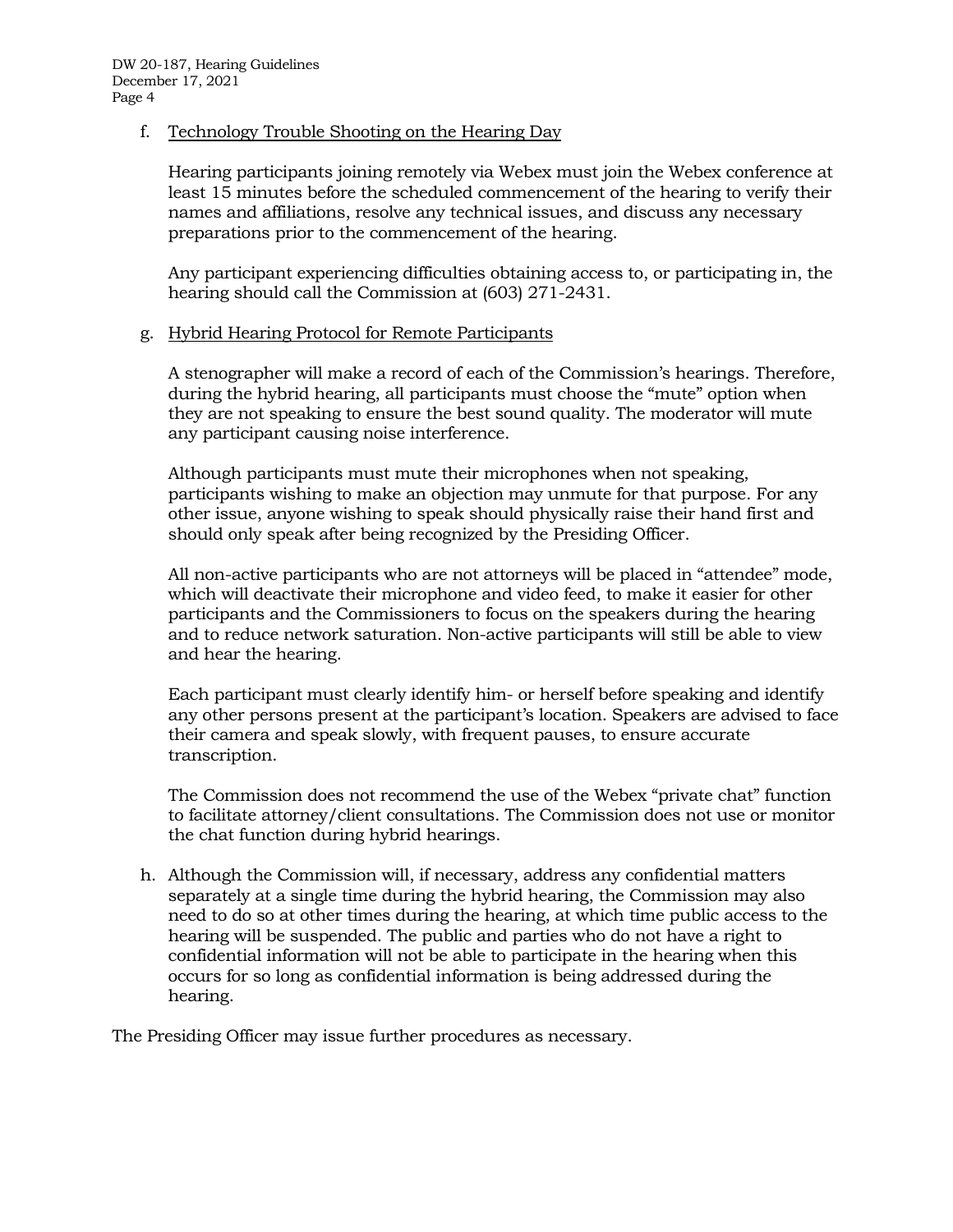DW 20-187, Hearing Guidelines December 17, 2021 Page 5

Sincerely,

 $\sqrt{3}$ NIEU (100  $\sqrt{2}$ 

Daniel C. Goldner Presiding Officer Chairman

cc: Service List (Electronically) Docket File